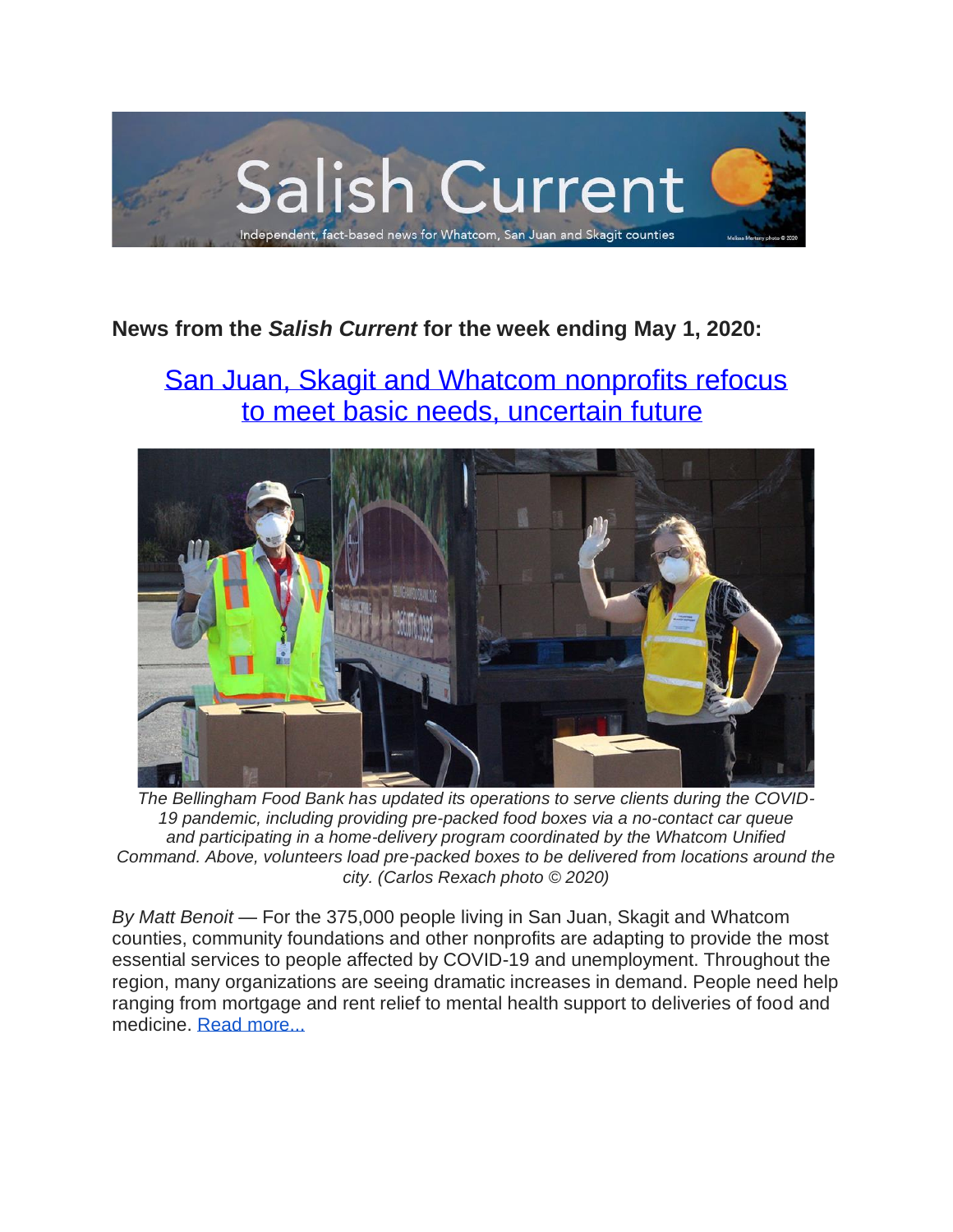# [In-person comment is out, for now: local](https://salish-current.org/2020/05/01/in-person-comment-is-out-for-now-local-governments-adapt-to-covid-rules/) governments [adapt to life under COVID](https://salish-current.org/2020/05/01/in-person-comment-is-out-for-now-local-governments-adapt-to-covid-rules/)

*By Stella Harvey* — City and county councils and commissions across Washington state are finding new ways to conduct their public meetings since Gov. Jay Inslee issued the Stay Home, Stay Healthy order March 23, requiring local governing bodies to temporarily halt their in-person meetings.

In Whatcom, San Juan and Skagit counties, meetings have moved online, their agendas stripped down to the most pressing business — including addressing the impacts of the COVID-19 pandemic. This has put public comment periods in flux as officials struggle to find the best way to hear from their constituents. [Read more...](https://salish-current.org/2020/05/01/in-person-comment-is-out-for-now-local-governments-adapt-to-covid-rules/)

*\* \* \**

# News from around the region...

EDITOR'S NOTE: Coronavirus news coverage in the *[Bellingham Herald](https://www.bellinghamherald.com/)* can be accessed online without a subscription. *The Lynden Tribune*, the *Skagit Valley Herald* and the *Anacortes American* have paywalls.

### Health & Safety

[Locals only, please. Reopening of some Washington state parks greeted by concern](https://kuow.org/stories/locals-only-please-reopening-of-some-washington-state-parks-greeted-by-concern) San Juan County Councilmember Bill Watson expects the state parks in the islands to open next week, but said they should be for locals only. (NW News Network)

#### [Seattle entrepreneur touting coronavirus vaccine caused uproar when San Juan Island](https://www.seattletimes.com/business/local-business/seattle-entrepreneur-touting-coronavirus-vaccine-caused-uproar-when-san-juan-island-mayor-invited-him-to-visit/)  [mayor invited him to visit](https://www.seattletimes.com/business/local-business/seattle-entrepreneur-touting-coronavirus-vaccine-caused-uproar-when-san-juan-island-mayor-invited-him-to-visit/)

Friday Harbor mayor Farhad Ghatan invited Seattle entrepreneur Johnny Stine to visit him during a restricted travel period and perhaps have him try the unauthorized vaccine. (Seattle Times)

#### **Education**

#### [COVID-19 disrupts faculty hiring and review](https://www.westernfrontonline.com/2020/04/29/covid-19-disrupts-faculty-hiring-and-review/)

A possible decrease in enrollment and funding caused by COVID-19 has disrupted the faculty review and contract allocation process, and prompted Western to temporarily suspend hiring of new full-time staff. (Western Front)

#### [Remote learning moves into next phase, with grades](https://www.goskagit.com/anacortes/coronavirus/remote-learning-moves-into-next-phase-with-grades/article_f3e759ce-899f-11ea-82d4-1b83e374fb49.html)

As of Monday, students are now required to actively engage in their online school work as part of a continuous learning model rather than enrichment activities. (Anacortes American)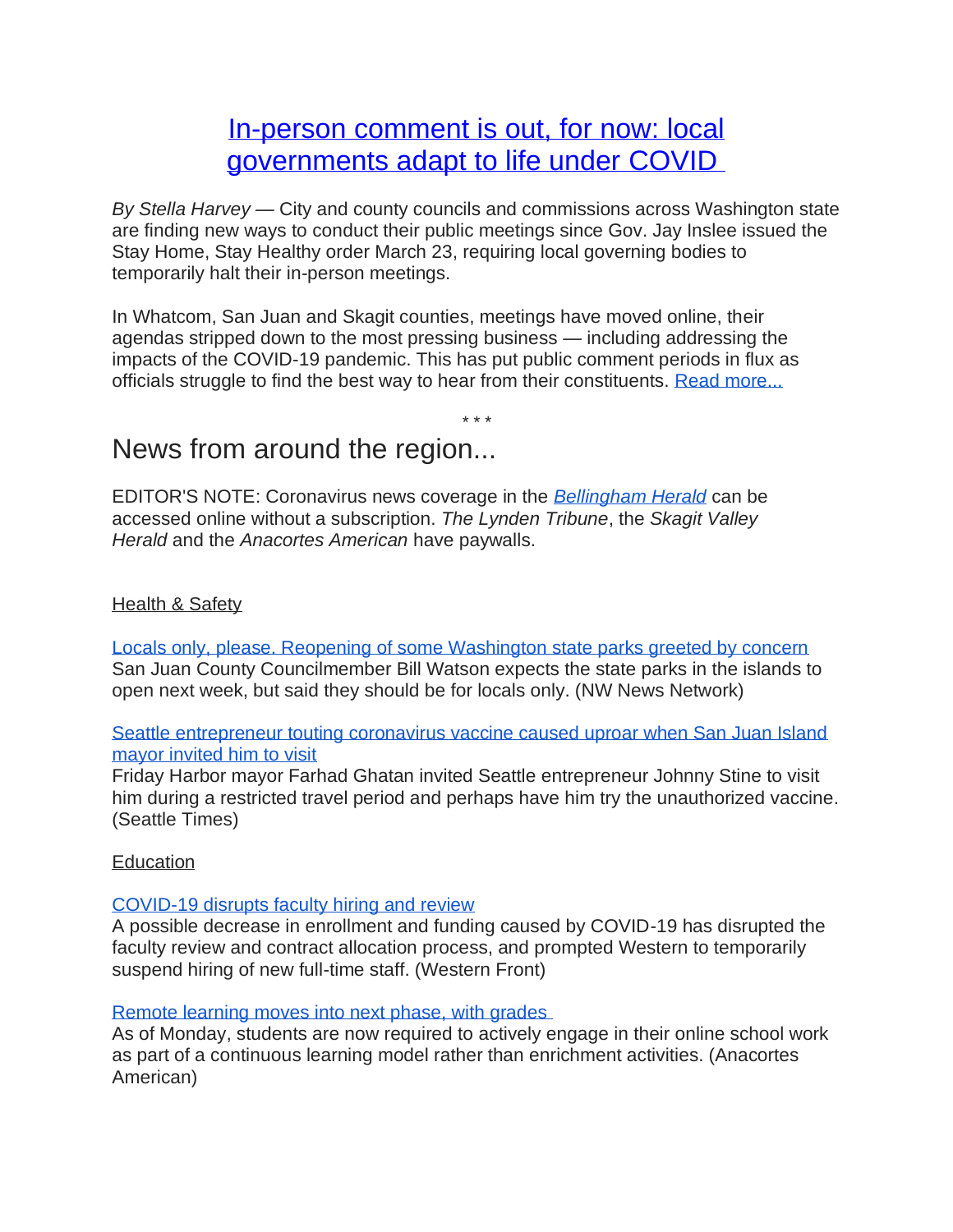[Here's how Bellingham schools will grade students for coronavirus semester's classes](https://www.bellinghamherald.com/news/coronavirus/article242386751.html) Students will either get an A grade or an incomplete for the second semester, Bellingham Schools Superintendent Greg Baker said. (Bellingham Herald)

#### [Referendum 90 effort begins locally](https://www.lyndentribune.com/news/referendum-90-effort-begins-locally/article_994721e4-8a3e-11ea-b0d3-5b957aaae707.html)

The campaign aims to put the Comprehensive Sex Education in public schools measure the state Legislature passed and Gov. Inslee signed to a vote of the people. (Lynden Tribune)

#### Government

[Bellingham mayor cancels all citywide events through end of August to curb](https://www.bellinghamherald.com/news/coronavirus/article242283581.html)  [coronavirus](https://www.bellinghamherald.com/news/coronavirus/article242283581.html)

Applications for special events or facility reservations will also not be accepted or approved through Aug. 30. Picnic shelters and sports fields will not be available to be rented or reserved. (Bellingham Herald)

[Budget cuts possible from coronavirus pandemic measures, Bellingham mayor says](https://www.bellinghamherald.com/news/coronavirus/article242326246.html) Budget cuts are likely because of a recession caused by measures aimed at slowing the spread of COVID-19 disease. (Bellingham Herald)

[Bellingham City Council,](https://meetings.cob.org/Documents/ViewDocument/City_Council_Regular_Meeting_2262_Agenda_Packet_5_4_2020_7_00_00_PM.pdf?meetingId=2262&documentType=AgendaPacket&itemId=0&publishId=0&isSection=false) May 4, 7 p.m.: Public hearing on an emergency moratorium on permits for single-family detached development in multi-family zones (22599). The city council enacted an emergency moratorium on March 9; state law requires a public hearing within 60 days of adoption of an emergency ordinance. (City of Bellingham)

[Whatcom County Council,](https://whatcom.legistar.com/View.ashx?M=A&ID=734933&GUID=2C4FF679-4061-4B23-860D-8EC0ACDEA5CA) May 5, 1 p.m.: Vote on ordinance supporting a [thoughtful](https://whatcom.legistar.com/View.ashx?M=F&ID=8264036&GUID=09006792-35A3-43D4-AF30-ACD95D3197B2)  approach to [doing business](https://whatcom.legistar.com/View.ashx?M=F&ID=8264036&GUID=09006792-35A3-43D4-AF30-ACD95D3197B2) in Whatcom County during the COVID-19 pandemic (AB2020-188). The ordinance, proposed by Ben Elenbaas, supports businesses such as big box stores or any construction projects including residential construction of any kind that practices actions to mitigate the spread of the virus. (Whatcom County)

[Port of Bellingham Board of Commissioners,](https://www.portofbellingham.com/AgendaCenter/ViewFile/Agenda/_05052020-440) May 5, 4 p.m.: Vote on approval to [accept](https://www.portofbellingham.com/AgendaCenter/ViewFile/Agenda/_05052020-440)  [\\$5 million from the CARES Act.](https://www.portofbellingham.com/AgendaCenter/ViewFile/Agenda/_05052020-440) The commission will convene in open session to approve a consent agenda and address other business following an executive session at 3 p.m. (Port of Bellingham)

[Staffing changes underway at Blaine's public works department](https://www.thenorthernlight.com/stories/staffing-changes-underway-at-blaines-public-works-department,10377?) The city of Blaine is looking for a new public works director. (The Northern Light)

#### **Nature**

#### [New Forage Fish Spawning Beaches Found!](https://sanjuanupdate.com/2020/04/good-news-new-forage-fish-spawning-beaches-found/)

Six new Pacific sand lance spawning beaches and two previously unknown surf smelt spawning sites were discovered this winter. (San Juan Update)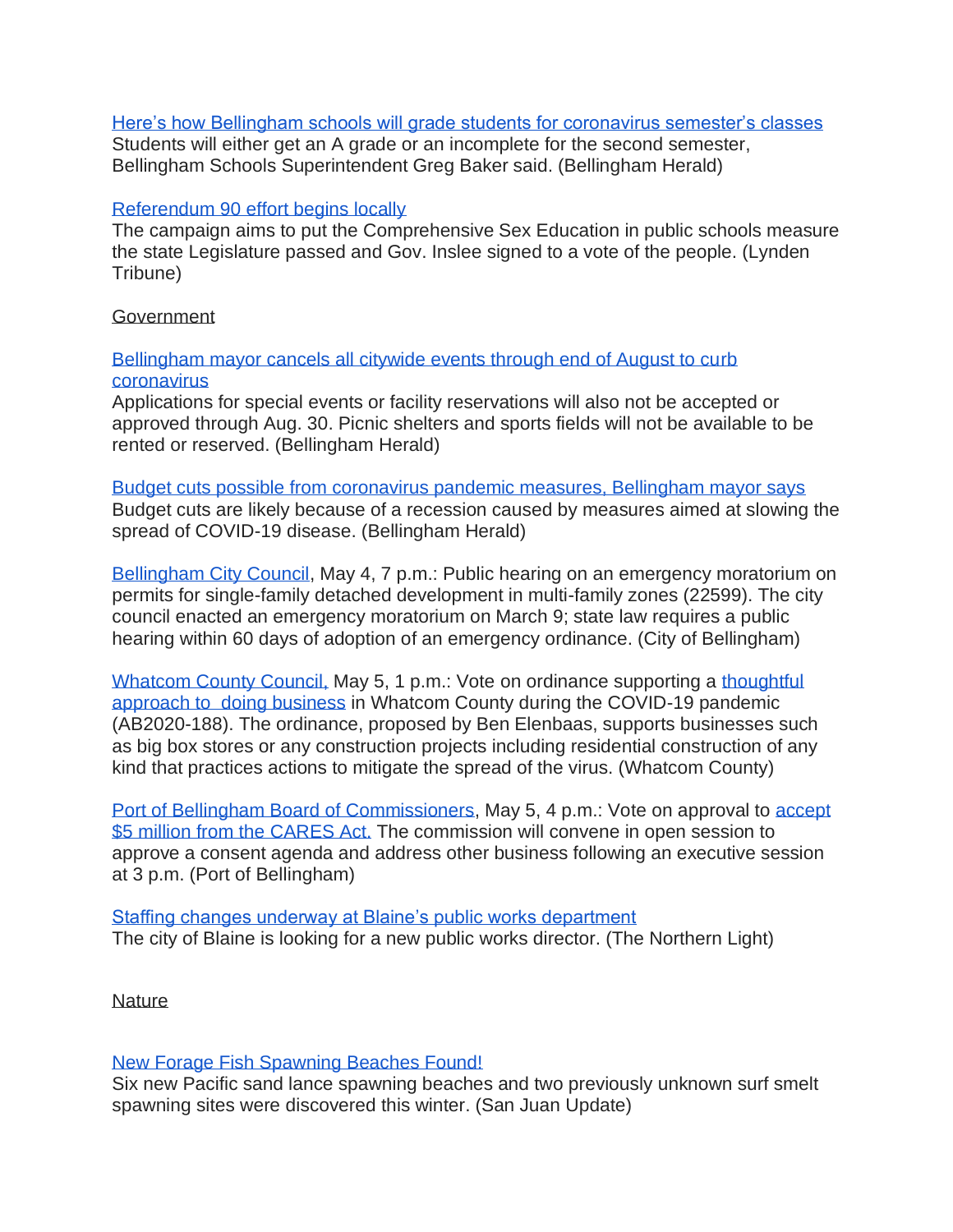#### [Whatcom County 2020 Road Shoulder Herbicide Spraying](https://www.whatcomcounty.us/DocumentCenter/View/47016/2020-0424---2020-Road-Shoulder-HerbIcide-Program)

Property owners who do not wish to have their adjoining right-of-way treated should contact the Road Department. (Whatcom County)

#### [WA Invasive Species Council looks to get rid of Scotch broom plants](https://myferndalenews.com/wa-invasive-species-council-looks-to-get-rid-of-scotch-broom-plants_102541/)

The Council asks the public to report the location of Scotch broom throughout the state. (My Ferndale News)

### **Commentary**

[Opinion: Roberts Bank: Ottawa should reject a terminal expansion that puts human and](https://thenarwhal.ca/opinion-roberts-bank-terminal-2-expansion-federal-government-should-reject-project/)  [environmental health at risk](https://thenarwhal.ca/opinion-roberts-bank-terminal-2-expansion-federal-government-should-reject-project/)

A massive container terminal proposed for British Columbia's Fraser River Delta is set to be a litmus test for the federal government's commitment to tackling the unfolding biodiversity crisis. (The Narwhal)

#### **Business**

### [Economic Impacts of COVID-19 on Whatcom County Businesses](https://www.portofbellingham.com/DocumentCenter/View/9342/POB-REP-General-Economic-Impact-of-COVID-19-Survey-Findings-4282020-FINAL?bidId=)

The Port of Bellingham's Regional Economic Partnership reports its findings based on surveys of Whatcom businesses. (Port of Bellingham)

#### [Hexcel lays off 128 at Skagit County plant](https://www.goskagit.com/coronavirus/hexcel-lays-off-130-at-skagit-county-plant/article_b890e543-69df-5354-aa57-173aec7b6085.html)

Aerospace manufacturing company Hexcel Corporation laid off 128 people at its Port of Skagit location, citing as reasons the COVID-19 pandemic and grounding of the Boeing 737 Max. (Skagit Valley Herald)

#### Whatcom changes restaurant, [tavern permits to aid in coronavirus recovery](https://www.bellinghamherald.com/news/coronavirus/article242276766.html)

Whatcom County Executive Satpal Sidhu issued an executive order allowing restaurants and taverns in Whatcom County to continue operating with expired permits until July 1. (Bellingham Herald)

## **Community**

#### [Lydia Place Announces Transition to Virtual 'Art for Housing' Event and Online Auction,](https://www.whatcomtalk.com/2020/04/28/lydia-place-announces-transition-to-virtual-event-on-may-8/)  [May 8](https://www.whatcomtalk.com/2020/04/28/lydia-place-announces-transition-to-virtual-event-on-may-8/)

Bellingham-based nonprofit Lydia Place will hold a virtual event and online auction, a spin-off of its annual Art for Housing which raises funds for its programs and services. (Whatcom Talk)